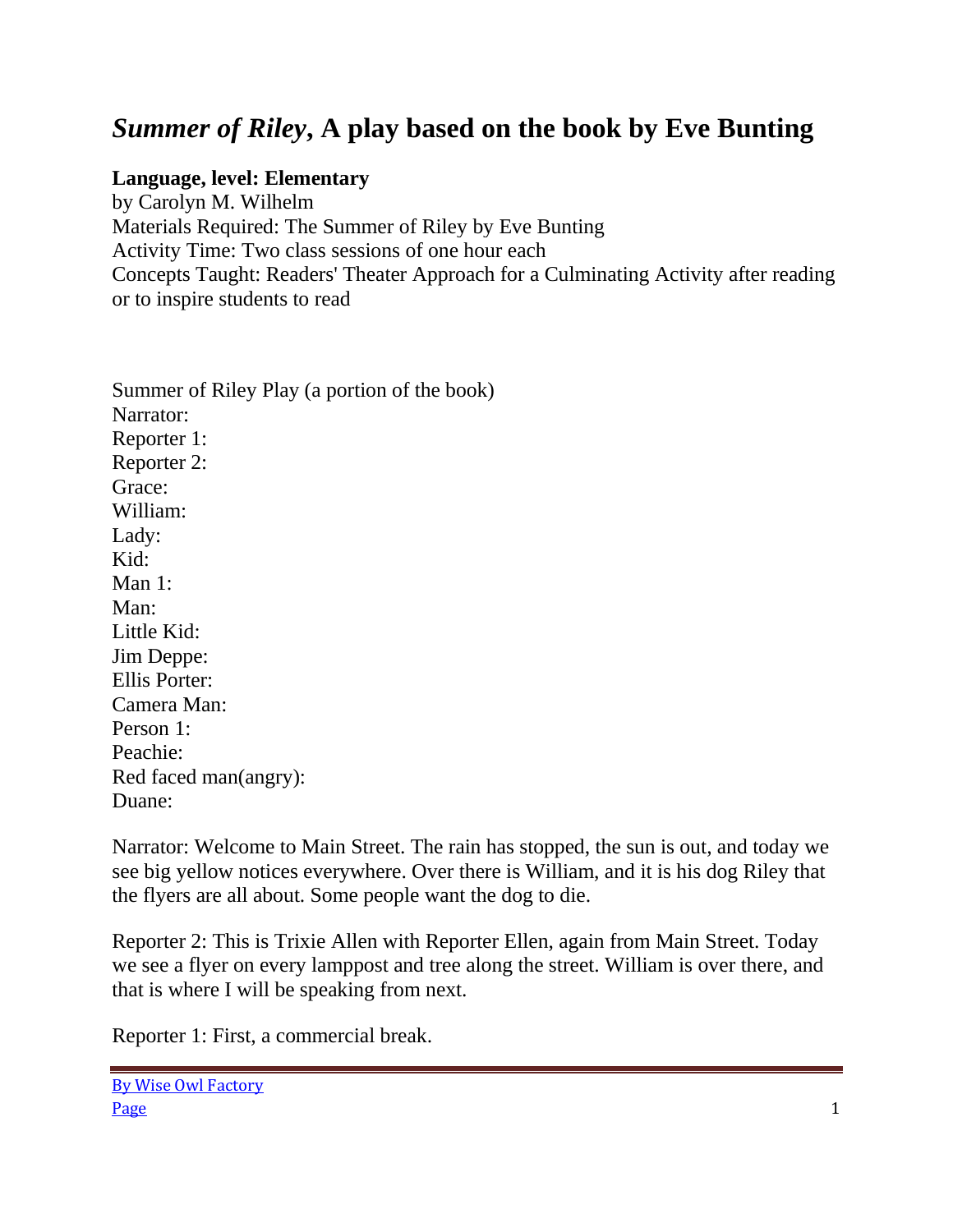Lady (walks by and stares straight ahead): Give up kid, you're wasting your time.

Kid: The dog is a goner. (looks angry and walks away fast)

Man: Good Luck! Cheerio! (walks away fast)

Lady: I am sorry about your dog. (walks away fast)

Man: A dog that chases another animal gets no sympathy from me!!!!! (looks angry and walks away fast)

Woman hands a 20 dollar bill to William and says: Here, this is to help with expenses.

William: Thanks

Little Kid: (holds up stuffed animal and says) His name is Spot. You can pet him if you like.

William: (pets dog)

Grace: Hey, William!

Narrator: William looks farther up Main Street and sees Ellis Porter and Duane Smith giving out pink flyers. He could see a picture of Sultan the horse on them.

Jim Deppe: (pretend to ride bike by William and hand a pink piece of paper) Here! Take a look!

Narrator: William was stunned to read: THIS HORSE WAS CHASED ALMOST TO DEATH BY A VICIOUS, UNLEASHED DOG, NAME OF RILEY! UPHOLD THE DEATH PENALTY FOR ALL DOGS THAT CHASE OUR LIVESTOCK. CALL 555-6432 AND DEMAND THAT THE LAW IS OBEYED. SIGN OUR PETITION.

Narrator: Sultan is the horse of Peachie. Peachie is an older woman who loves her horse more than anything. She doesn't like Riley chasing it, and now Riley is in pound and might be executed for chasing and scaring her horse!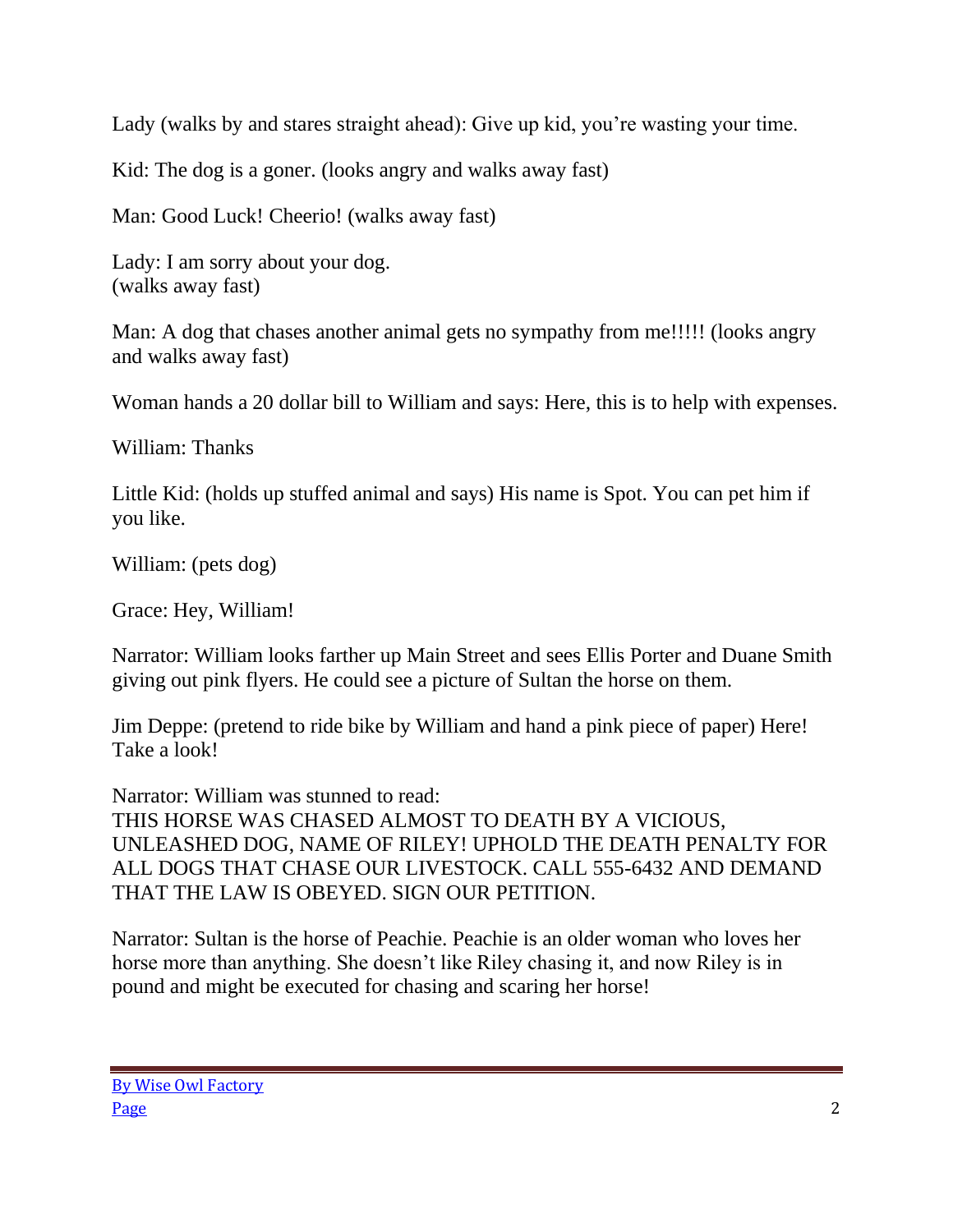William: Chased almost to death!! What a lie! This isn't even true!! My dog isn't vicious. Look, here's a picture of him….does he…..

Red Faced Man: Did he chase this horse or not?

William: He did. But he didn't hurt…..

Red Faced Man: Nuff said!! (walks away fast!)

Grace: William, tonight we should get our petition ready, and fast!

Scene Two: Main Street with no yellow flyers.

Narrator: Welcome back to Main Street, on this new sunny day! The yellow flyers have all disappeared from the trees and telephone poles. What is going on?

Grace and William: (walk up to Duane and Ellis) You took down our notices, didn't you?!

Duane: Us? (mean little laugh) We wouldn't do a think like that.

Grace: You know we're just going to put them up again.

Ellis: (mocking voice) You know we're just going to take them down again!!

William: It is illegal to take those down. You'll see. I'm going to talk to our lawyer.

(Ellis and Duane both laugh mean laughs)

Duane: Your lawyer? Give me a break!

William: Come on, Grace. (William and Grace push through a crowd)

Lady: If this dog gets off, what happens next time? Red Faced Man: my two lambs last spring up on Plain Meadow? Man: Wasn't that coyotes? Lady: Coulda been. Coulda been a dog, though.

Kid: Yeah, well, I have two collies that would never.....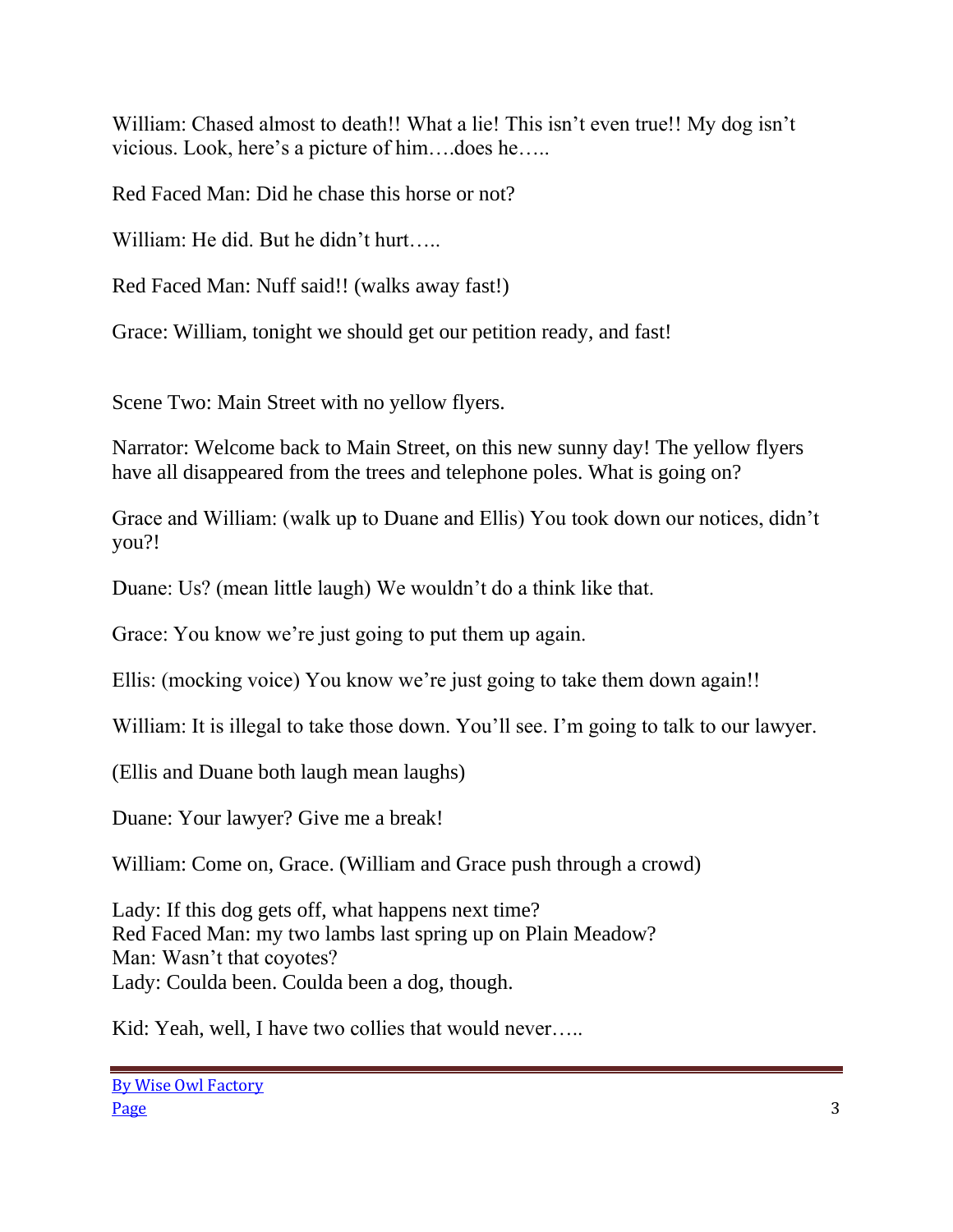(Grace and William are now on other side of crowd.)

Grace: What's happening? William: I think they're taking sides. Grace: Yeah. But I don't see too many on ours.

Man: (hands a big sign to William that says THOU SHALT NOT KILL) Is it OK if I stand behind you with this?

William: Sure, help yourself.

Kid: Man! That Ellis Porter! He's such a toad! Gimme your petition and I'll sign it.

Person: William, do you know about red pepper? Put it on your dog's nose every time he looks at another animal and he'll not go near it.

William: Really? When and if I get him back, I will.

Grace: I'm tired. William: Me too. Grace: Sure would be nice to take the afternoon off. William: I'm not going to. Grace: I'm not either.

William: (bumps into Peachie)Oh, er, Hello, Peachie.

Peachie: William!

William: How ....how is the Sultan. I saw him when I went past your house. I waved to him. But he didn't wave back.

Reporter: (bumps in between Peachie and William) William? William Halston? (bogus smile)

William: Yes?

Reporter 1: Awesome. I'm reporter Ellen.

Reporter 2: Awesome. I'm Trixie Allen. What's going on, seven PM, Channel Three, Portland. You've probably seen our program?

By Wise Owl Factory Page 4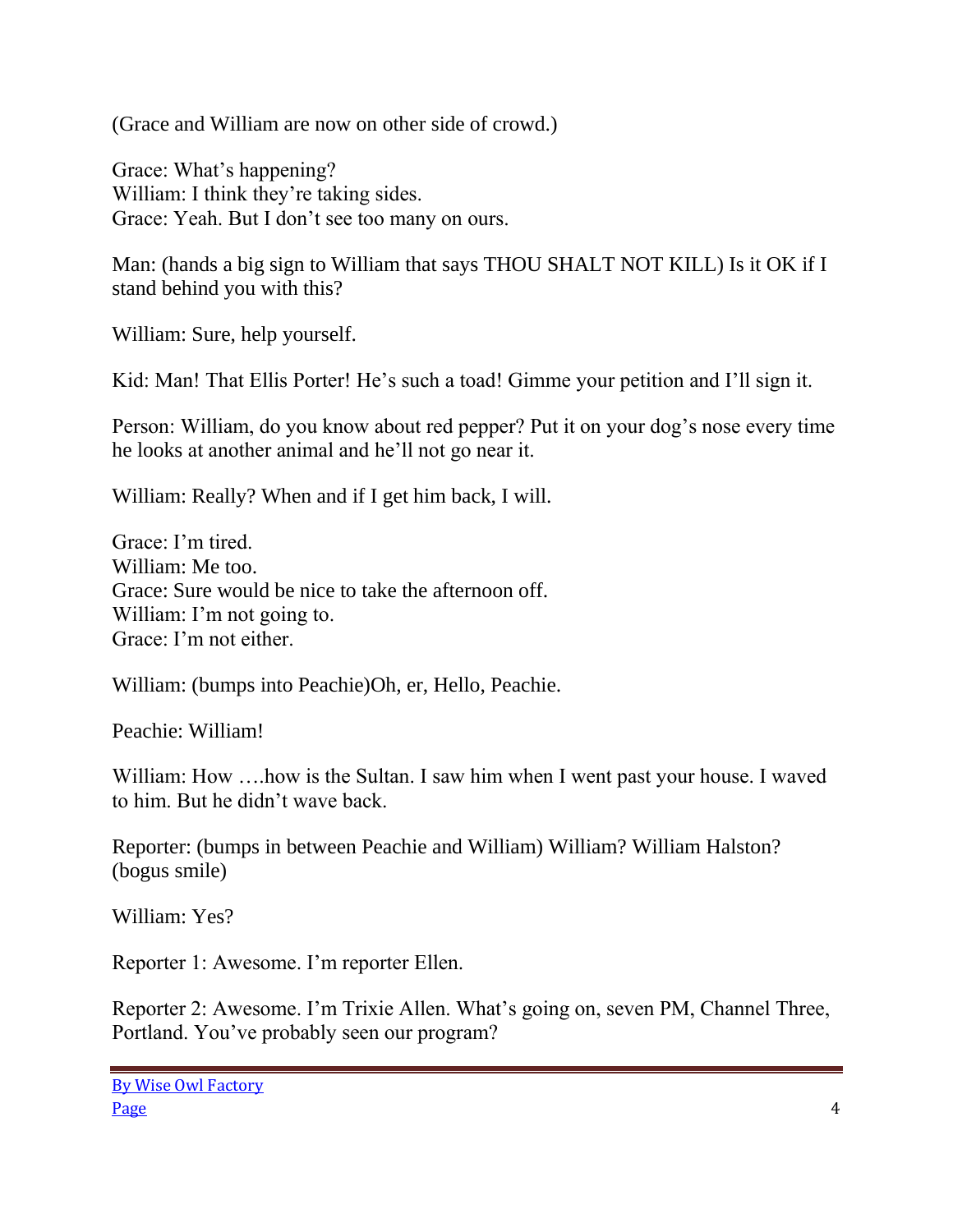William: No.

Reporter: This is Boots, my cameraman.

William: Peachie?

Reporter 1: Peachie? Reporter 2: Would that be Mrs. Peachwood, the shall we say, instigator of this whole affair?

Reporter 1: What luck! Reporter 2: We planned on calling you…..I have a cell phone in my pocket here, never travel without it. I hoped to come over to your house right after my interview with William. Reporter 1: This is even better, getting the two of you together like this.

Grace: Is Riley going to be on TV? How cool. Peachie? Peachie, this is Trixie Allen, of Channel Three.

Peachie: We've met.

Reporter 2: Are you William's little girlfriend?

Grace: No, I'm his partner in trying to save Riley. It's great that you're going to do a story on him.

Reporter 1: Good, fine. Reporter 2: Well, now William and Mrs. Peachwood…..I'm just going to ask you both a few questions. Can you fill me in. Mrs. Peachwood, as I understand it your horse……

Peachie: I'm sorry, Miss Allen. I don't intend to answer any questions or be interviewed either.

Reporter: But I bet you're mad at each other, you and William? Won't you at least.

Peachie: I'm not at all mad at William. William is my good friend. He's looking out for his dog is all. Now if you'll excuse me…..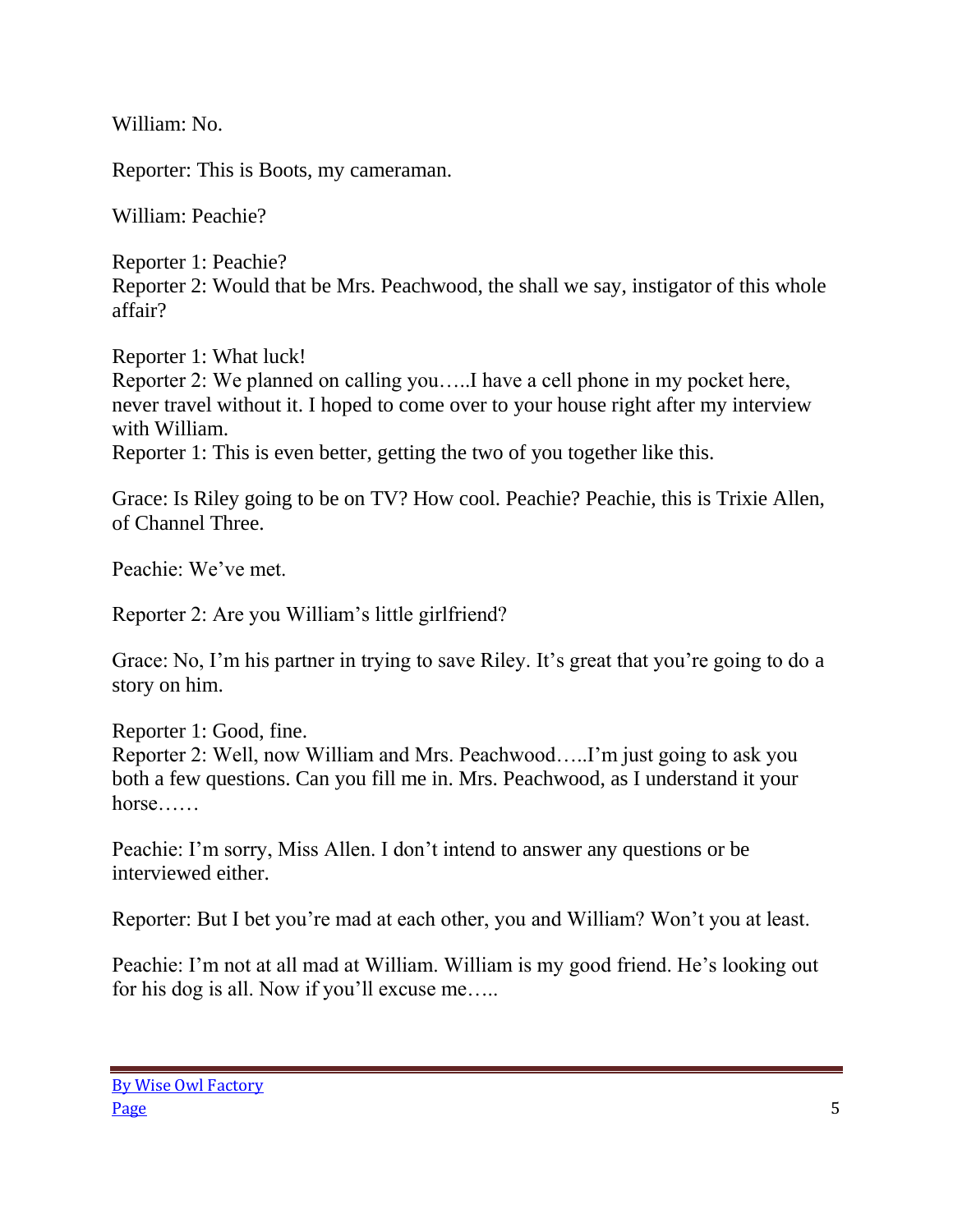Reporter 1: No problem. Reporter 2: William? Why don't you just fill our viewers in on the story? Just a second, we're having a little problem here with the picture.

Grace: (whispers) She's not Rosie or Oprah, but this is fabulous. Too bad we don't have the big photograph of Riley yet.

(Man with Thou shalt not kill banner stands behind William to be on TV, too.)

Reporter 1: Ready, William?

Grace: Do good!

William: Well, Riley was the most perfect dog….I mean he is the most perfect dog. It was just………(blah, blah, blah softly like you are talking) then say: Everybody could help save Riley and if he lived, I'll never have him back here…..somewhere where he can't chase anything every again……

Reporter 2: Except maybe his tail.

(Grace gives the thumbs up several times to William)

William: He liked to chase his tail. He was funny because he'd catch it and fall over himself.

Reporter 1: Thank you, William.

Reporter 2: And now we will hear from Mr. Ellis Porter and Mr. Duane Smith, who have taken up arms on behalf of the old racehorse, the Sultan of Kaboor. I had hoped to bring the Sultan's owner to you today, too, but apparently she is too upset over what happened to make a television appearance. Here, again, to speak for her, and for her horse are Ellis Porter and Duane Smith.

Crowd: Applaud and make way for Ellis and Duane.

Scene Three, William's House

Narrator: The next day, William was surprised at how many people the Channel Three news had. He had phone calls from Mr. Rodriguez from down the road, and Mrs. Carter, his math teacher, and the box girl in the market and a bunch of others. And his dad.